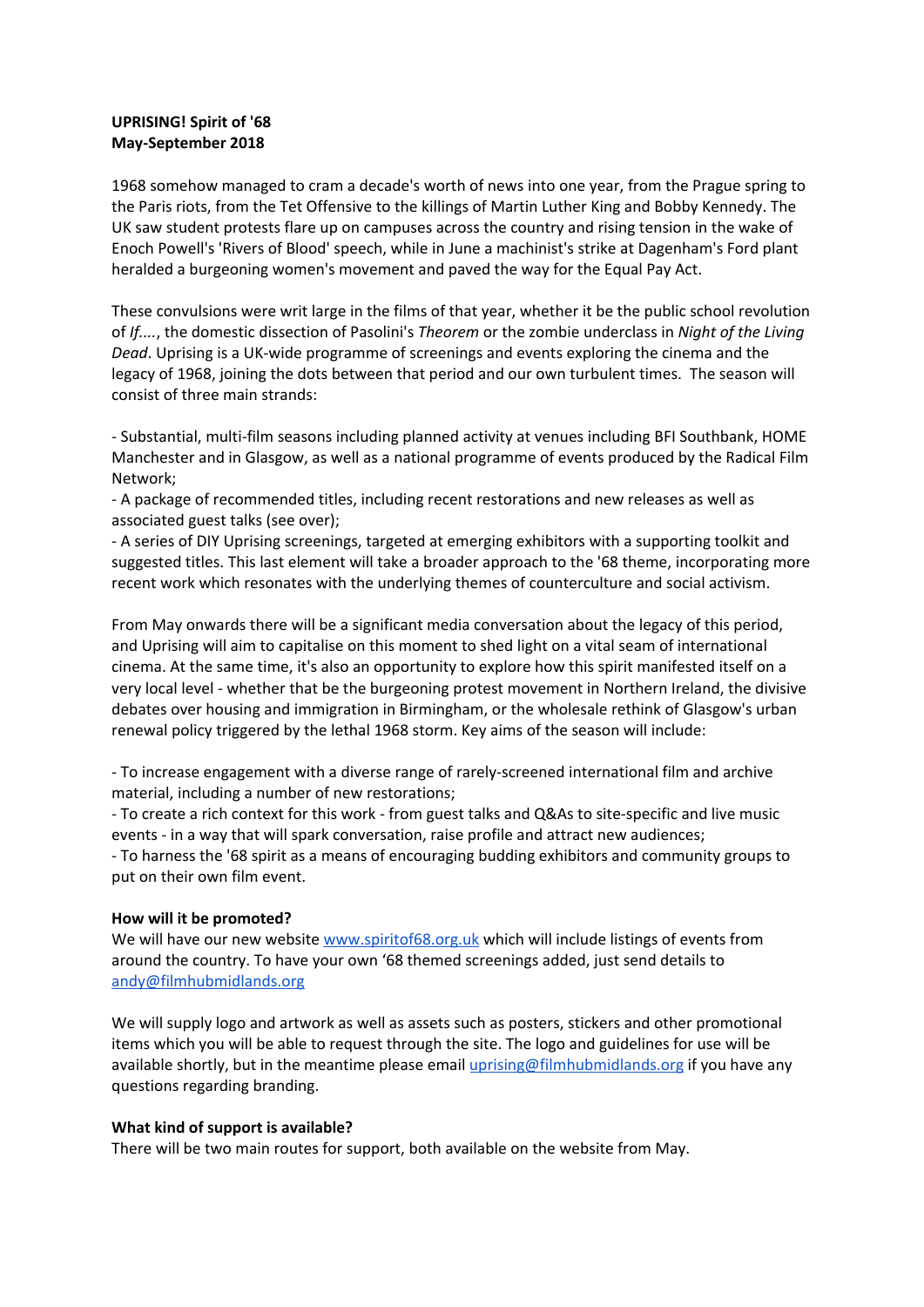- 1. Expression of Interest tell us your exciting idea on our simple form and we will work with ideas that meet the brief and share our target audience aims. This could be a series of screenings in unusual places, an event with live music and other related activities and beyond
- 2. Programme support- chose titles from our list (or pick your own!) and request funds to help cover screening costs, marketing and speaker fees

Before the launch of the site, please email [uprising@filmhubmidlands.org](mailto:uprising@filmhubmidlands.org) with any queries or requests

# **What are the key dates?**

**April** Launch of the website – this will include listings of '68 events from Southbank, HOME, across the Radical Film Network and more. All of FAN will be able to submit their events to be listed and benefit from shared marketing. There will also be a call to action and opportunities to get involved on the site, including a simple Google form to access modest funding as well as an Expression of interest form for larger events.

**May** Comms push on key events at Southbank/ HOME / RFN and highlighting opportunity to get involved. We will be engaging FAN and FH Midlands staff to target key members/ community groups and generate activity.

**Jun/Jul/Aug/Sep** – main delivery of events

**Oct/Nov** –evaluation

#### **Programme outline**

At the heart of the season will be a selection of features, both from the period and looking back on it (see draft selection below). These titles fall under a range of headings, and are purely suggestions you may have other ideas arising from the theme. A number of galleries and universities around the country are staging 68-related activity and could well be interested in contextual screenings, and there's also ample potential for music tie-in events as well as more issues-oriented programming with talks and Q&As.

The other dimension of Uprising will be a smaller selection of more recent documentary titles which offer a contemporary slant on the same themes. Examples could include: *Dispossessed*; *Generation Revolution*; *Whose Streets?*; *Stonewall Uprising*; etc. Priority will be given to youth and community groups keen to try out hosting a film event, with support for equipment hire, speaker fees and film clearances. The spiritof68 website will also include a simple guide to mounting your own Uprising screening.

#### **Suggested titles:**

#### **Activism and revolt**

*If....* (Lindsay Anderson, UK '68) - public school revolution - DCP / Park Circus *The Fall* (Peter Whitehead, UK '69) - new restoration out in the summer tbc - DCP / Network *Medium Cool* (Haskell Wexler, USA '69) - filmed during the toxic Chicago Democratic convention - Blu Ray / Film Bank